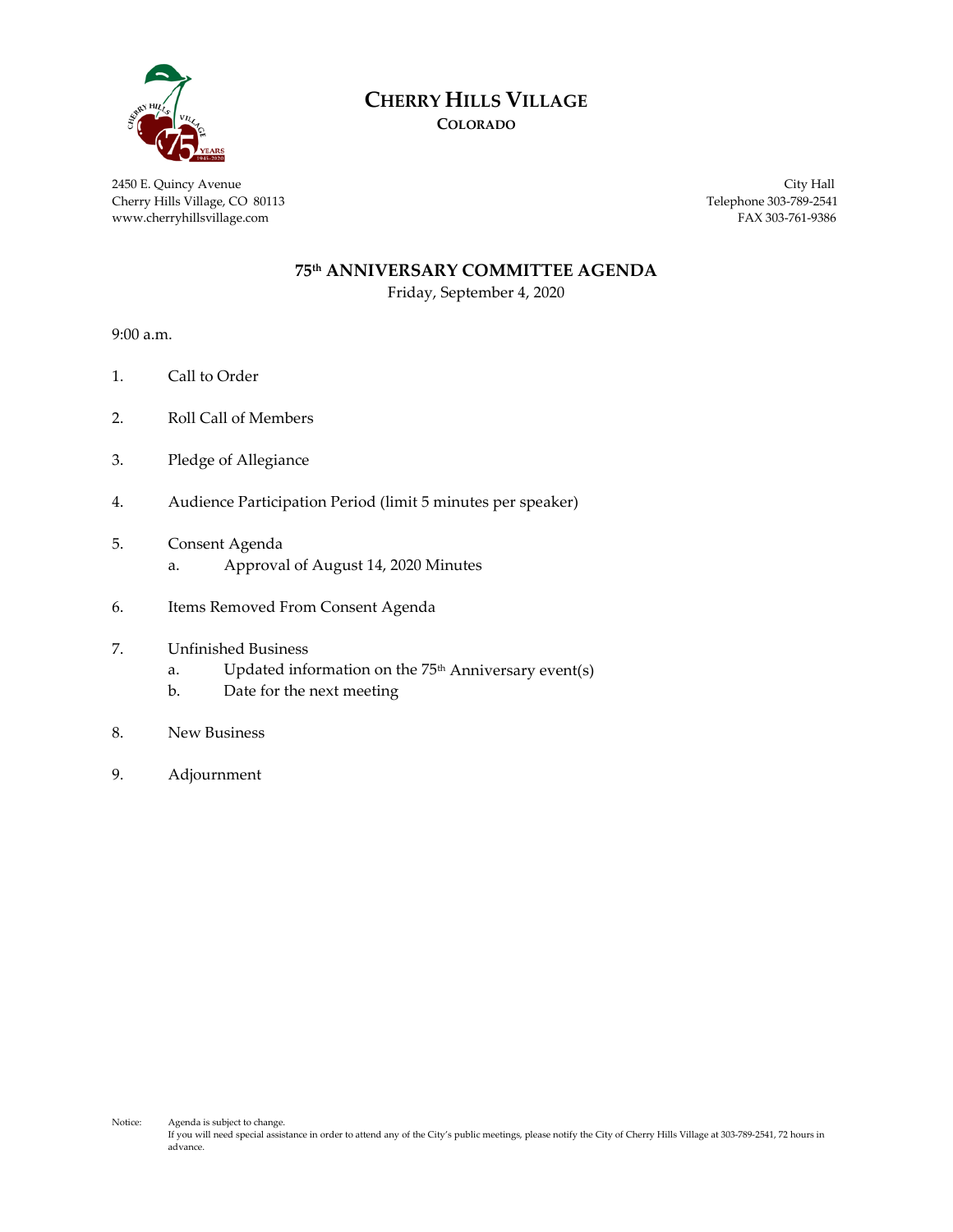

Minutes of the 75<sup>th</sup> Anniversary Committee City of Cherry Hills Village, Colorado Friday, August 14, 2020 at City Hall

9:02 a.m.

### **ROLL CALL**

Co-Chair Dino Maniatis, Co-Chair Thomas Barry, Committee Members: Doug Tisdale, Nancy Wyman and Michael Robb were present. Also present were Director of Finance Jessica Sager, Parks and Recreation Coordinator Emily Black and Administrative Assistant Pamela Broyles.

Absent: Laura Christman

### **PLEDGE OF ALLEGIANCE**

The Committee conducted the pledge of allegiance.

#### **AUDIENCE PARTICIPATION PERIOD**

There was no audience participation.

#### **CONSENT AGENDA**

Co-Chair Maniatis moved to approve the July 10, 2020 minutes, seconded by Co-Chair Barry. The motion passed unanimously.

#### **UNFINISHED BUSINESS**

#### a. Updated Information on the 75<sup>th</sup> Anniversary Event(s)

Co-Chair Maniatis stated that he, Committee Member Wyman and Director Sager met with Susan of The Villager Newspaper to discuss what information will be included in the historical newspaper articles and what the frequency would look like. Co-Chair Maniatis referred to a list of topics included in the meeting packet that Committee Member Wyman put together as a starting point.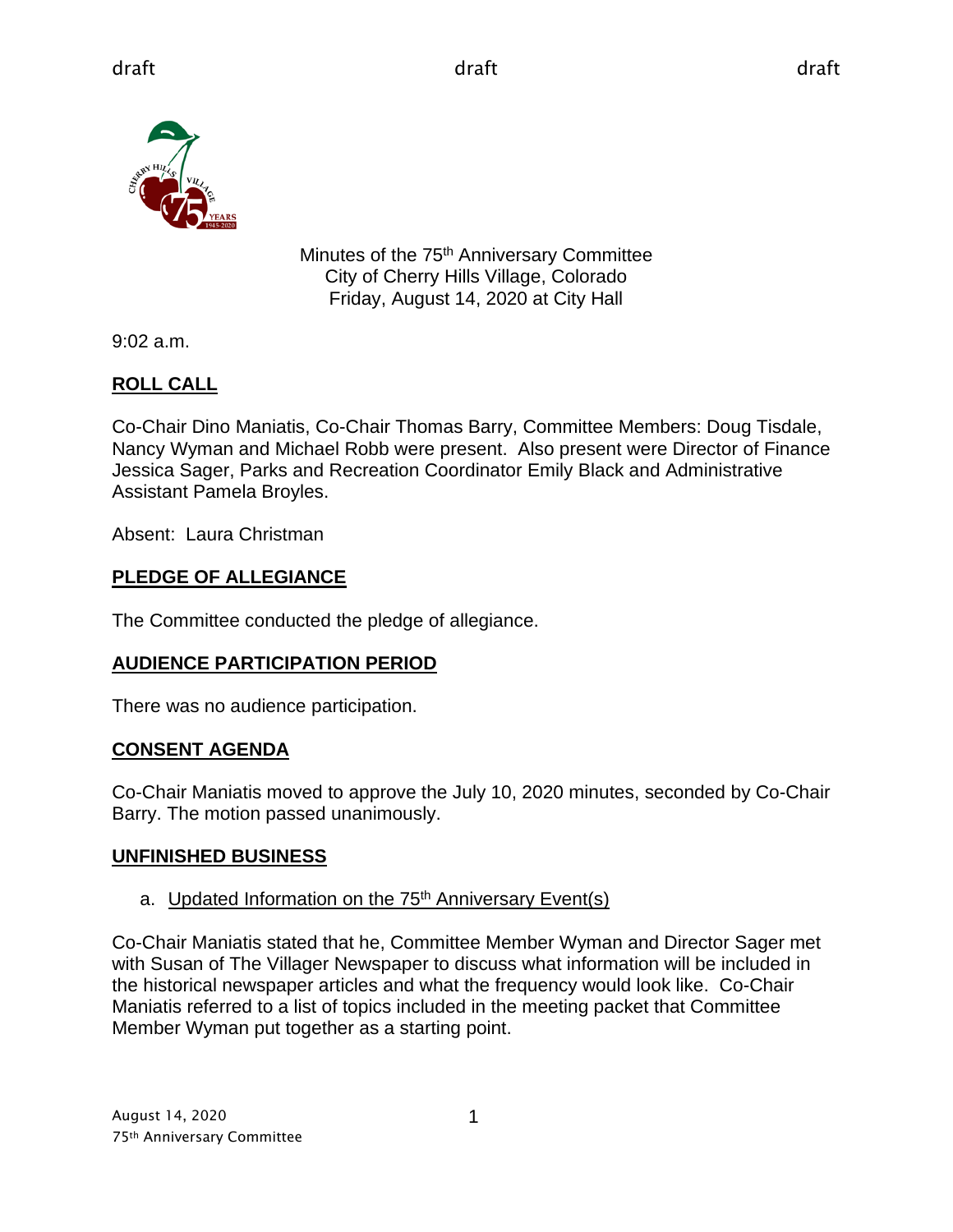Director Sager presented the following three options for the historical series in The Villager Newspaper:

#### Option 1 - \$11,000

The article would run once. This option would include the front page of The Villager along with 1 Cherry Hills Village photo of the Committee's choice and 8 additional full pages in either an October or November issue. A digital version would be provided to the City to be posted on the City's website and social media pages and the issue would be mailed to all CHV residents.

#### Option 2 - \$13,000

The historic series would run for 4 weeks. This option would include the front page of The Villager plus 2 additional full pages the first week only. 2 full pages would run the subsequent weeks. A digital version would be provided to the City to be posted on the City's website and social media pages and the issue would be mailed to all CHV residents.

#### Option 3 - \$7,000

The article would run once. This option would include the front page of The Villager along with 4 additional full pages in either an October or November issue. A digital version would be provided to the City to be posted on the City's website and social media pages and the issue would be mailed to all CHV residents.

Committee Member Wyman stated she would prefer Option 3 based on price of \$7,000. She asked Director Sager to confirm that the Committee has \$10,000 to work with.

Director Sager responded that the Committee will go before City Council on September  $1<sup>st</sup>$  to confirm that the \$10,000 can be used this year along with the funds the Committee will request for 2021.

Committee Member Robb asked Director Sager if she thinks the \$10,000 will be available.

Director Sager replied that she has included the \$10,000 in all year end forecasts that have been presented to City Council, but she has not received any feedback from them at this time.

Co-Chair Maniatis asked the Commission for their thoughts on Option 3 for The Villager Newspaper article that includes running the article once on the front page with 4 additional pages in October or November.

Committee Member Tisdale explained that the Committee has a budget of \$10,000 for this fiscal year and any money not used will need approval from Council to be carried forward for events in 2021. He said the Committee needs to determine what events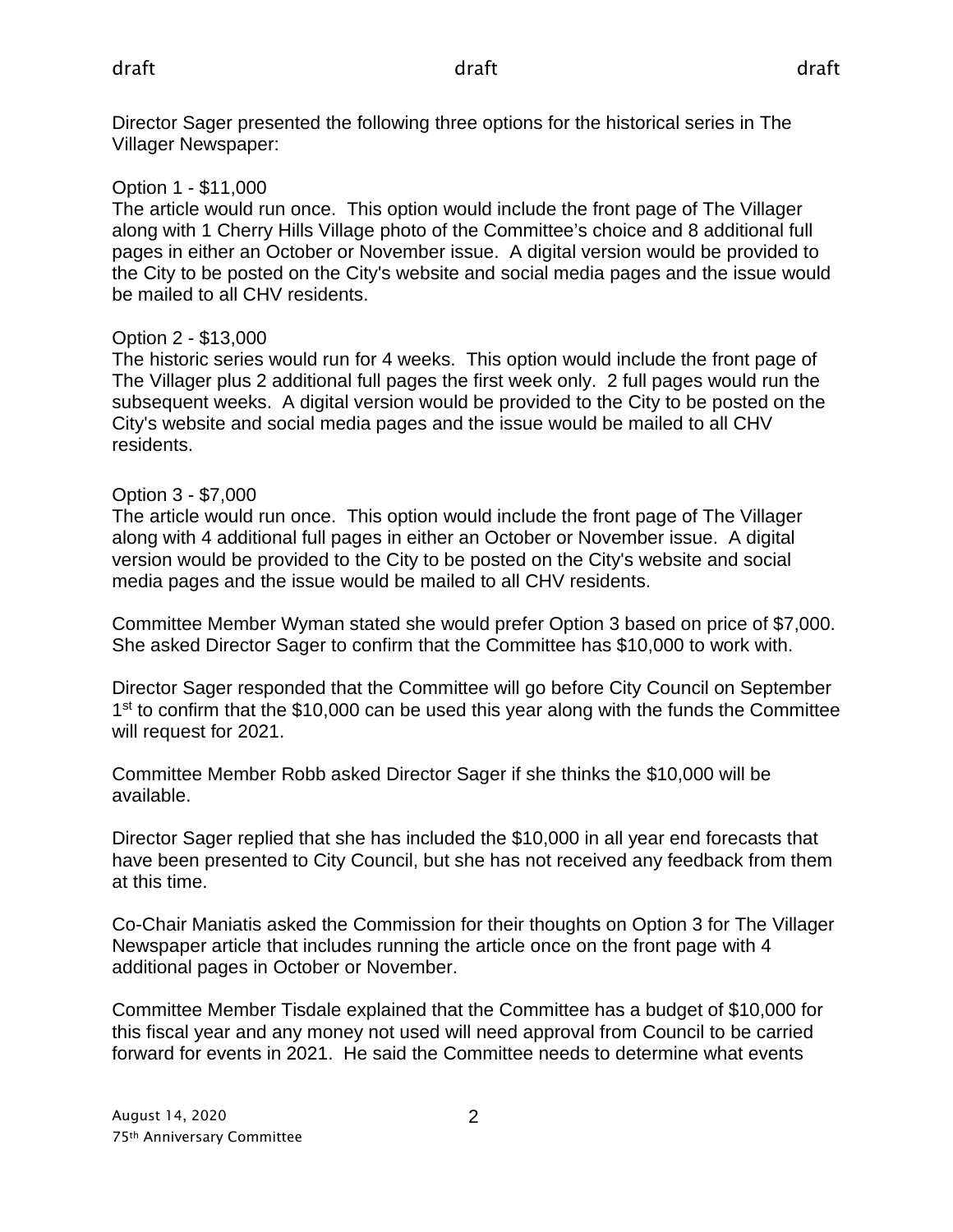they are going to do next year and the cost for those events. He said they may need to ask for a supplemental appropriation to accomplish everything.

Committee Member Tisdale brought up a comment made by Susan with The Villager that she has a client that might be interested in partnering with the Committee to create a possible sponsorship opportunity. He said the opportunity could make a difference in deciding which option to go with for the historical edition. He asked if there is any indication what the sponsorship would include.

Director Sager replied that Susan has not presented the sponsorship opportunity to her client, so nothing has been approved at this point. She said Susan informed the group that the sponsor has a venue in Greenwood Village that could be a potential spot for the gala event. She said there was also discussion that the sponsor could donate the challenge coins.

Committee Member Tisdale noted that he has put on several events at the location and it is a terrific place to host an event.

Co-Chair Maniatis asked the Committee if they are comfortable utilizing a portion of the \$10,000 for Option 3 even if there is no sponsorship.

Co-Chair Barry commented that it depends on whether Council will be comfortable approving the \$10,000 in addition to the funds they will be requesting in 2021.

Co-Chair Maniatis pointed out that The Villager article will run in 2020, but they will also need to run a piece next year ahead of the events and that will add additional costs.

Committee Member Tisdale stated that The Villager does not charge for informational news articles to publicize events.

Co-Chair Maniatis asked the Committee if they want to use the bulk of the \$10,000 this year since 2020 is the actual 75<sup>th</sup> Anniversary, or if they want to run it next year ahead of the events with a smaller write up this year.

Co-Chair Barry stated that he likes the idea of moving forward with Option 3 this year since it is the actual anniversary year. He said it will also pave the way for the  $75<sup>th</sup>$ Anniversary plus one celebration next year.

Co-Chair Barry mentioned that PTRC may have a more formal grand opening of John Meade Park in 2021 the 75<sup>th</sup> Anniversary Committee could be a part of. He said it will take time to establish the grasses and landscape so the Park will look more established next spring for an event. He asked the Committee for their thoughts on doing a joint effort event with PTRC in the spring as a kick-off to the 75<sup>th</sup> Anniversary plus one celebration. He said it would be a good opportunity to market the August gala event.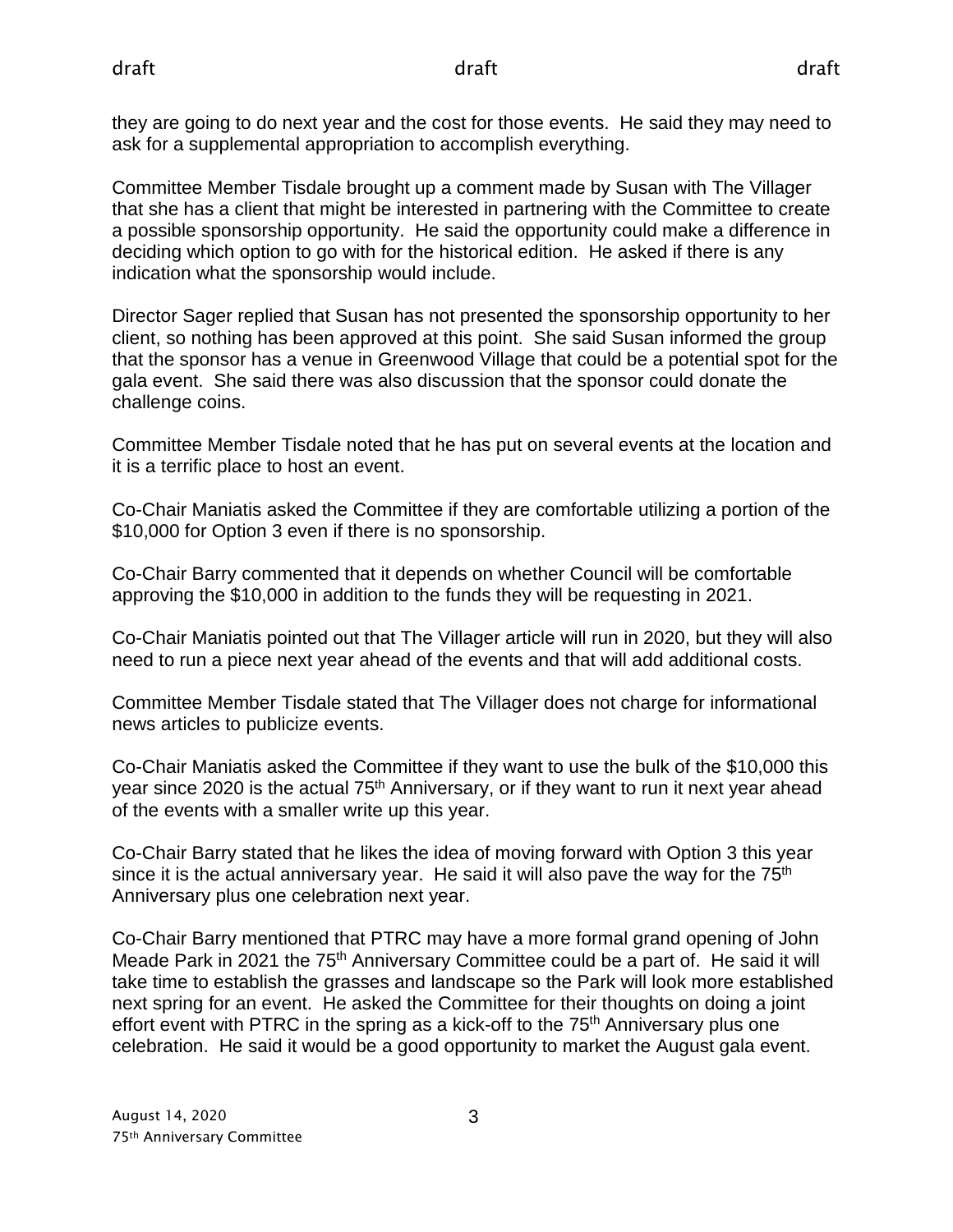Committee Member Wyman said she likes that approach and agrees that the article should be printed this year as it sets everything up for next year. She expressed that it might make sense cost wise to have the gala event at the location in Greenwood Village, but she prefers to have the event in Cherry Hills Village. She said she assumes for budget purposes the Committee will need to include all expenses.

Director Sager confirmed that is correct. She explained that what the Committee presents to Council on September 1<sup>st</sup> should be all-encompassing. She said the Committee could mention that there are sponsorship and ticket sale opportunities, but the budget should include all expenditures assuming there will be no ticket sales and no sponsorship.

Co-Chair Barry expressed concern that all of the expenditures including John Meade Park will be a large amount to request.

Committee Member Tisdale noted that Council will start the budget process in September and they will want an idea of where the Committee is going. He said a lot will depend on the estimated ticket sales for the gala event. He believes the Committee could hold a wonderful event in Greenwood Village for a lot less money than at Cherry Hills Country Club.

Co-Chair Barry responded that Cherry Hills Country Club is not charging the Committee to have the event there, it is just the cost of the catering. He said he personally thinks the event should be in Cherry Hills Village.

Co-Chair Maniatis asked Director Sager to confirm that the Committee needs to request funding that will cover the entire event without regard to ticket sales.

Director Sager explained the budget amount the Committee presents to Council will include the amount the City wants to use this year, how it will be used and how much the Committee wants to request for next year with the potential to sell tickets and a possible sponsorship opportunity. She said they might have to do a supplemental appropriation to include the ticket sale revenue at a later date, but the Committee needs to get Council's feedback on expenditures for next year.

Co-Chair Maniatis expressed concern that the Committee will be asking Council for roughly \$45,000-\$50,000 for both events.

Director Sager noted the meeting is a study session so Council will only provide feedback on the Committee's request. She said the Committee can tell Council what they estimate making on ticket sales.

Co-Chair Barry suggested simplifying the spring event in John Meade Park and splitting the cost with PTRC. He said the main focus should be the gala event.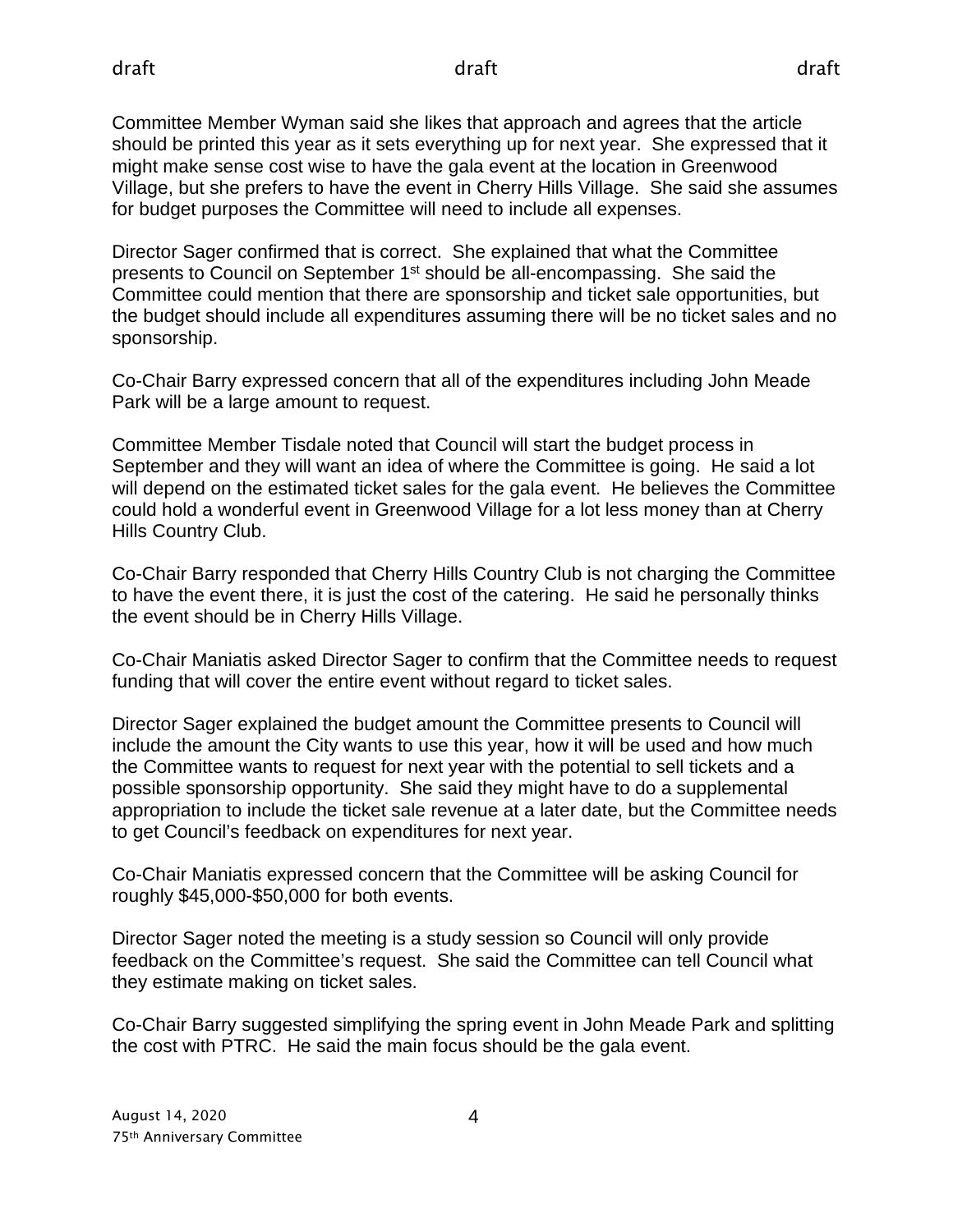Co-Chair Maniatis stated that he agrees with doing the historical writeup this year, but he would like to see the articles split so there is a writeup this year and a writeup next year prior to the event so it is fresh in people's minds. He said it will also get people excited and will help sell tickets.

Committee Member Tisdale suggested the Committee explore all options and consider the most cost-effective plan to present to City Council. He said the priority is to come up with a budget for the study session on September 1<sup>st</sup> that includes an estimate of the dollar amount they will get in ticket sales. He described three things the Committee needs to accomplish:

- 1. Have The Villager do an article this year to celebrate the 75<sup>th</sup> Anniversary
- 2. Have a spring event in conjunction with the John Meade Park celebration
- 3. Have a gala event in August or September

He also proposed including the time capsule in one of the two events.

Coordinator Black pointed out that PTRC has not discussed the timing for the 2021 John Meade Park event so it may not happen in the spring.

Committee Member Wyman cautioned that the Committee should not plan on Cherry Hills Country Club for the gala event due to the construction. She recommended looking at St. Mary's Academy or Kent Denver as an alternative.

The Co-Chairs agreed to contact Cherry Hills Country Club to confirm whether an event is possible next year. Committee members will also contact St. Mary's Academy and Kent Denver School to inquire about hosting the event at their facility.

Committee Member Robb suggested looking into the Buell Mansion as an option.

The Committee discussed the possibility of having the event at the Buell Mansion and Committee Member Tisdale offered to talk to Mayor Stewart about the feasibility of this venue.

Director Sager noted that the Committee does not have to decide where the venue will be prior to the meeting on September 1<sup>st</sup>. She said the Committee can leave a placeholder for a venue in their budget and inform Council they are looking at other venue options due to a potential issue with construction at Cherry Hills Country Club.

Committee Member Tisdale noted that Council will look at the bottom-line number and what it will be used for. He stressed the importance of being able to show back up for the funds being requested as part of their submission.

Director Sager confirmed the study session with City Council is September 1<sup>st</sup> at 5:30 p.m. She said the Committee will need to have all materials to her by August 25<sup>th</sup> to be included in the packet.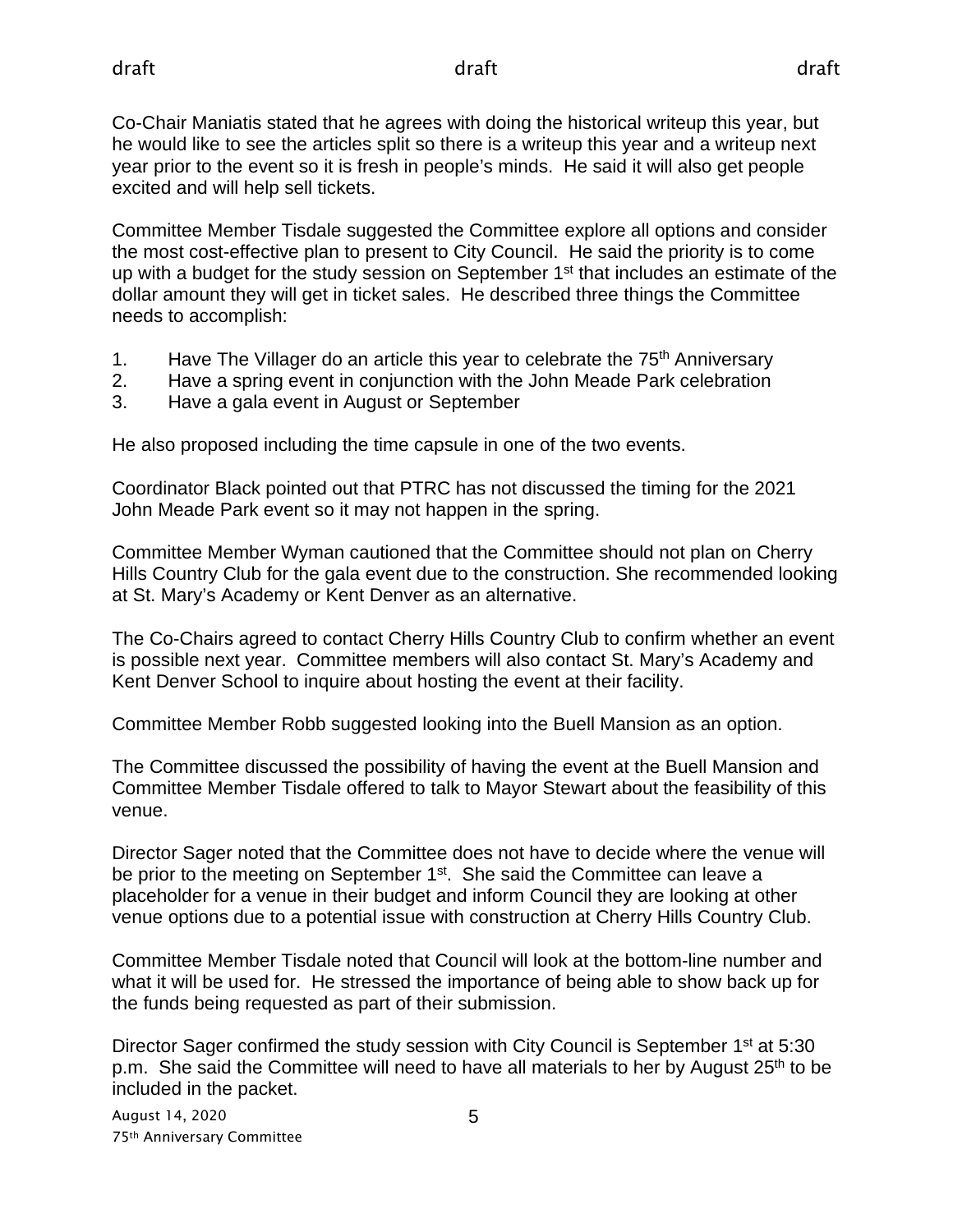#### b. The Villager Newspaper Series

Co-Chair Maniatis discussed the outline for The Villager historical series. He said the Committee will need to do most of the writeup and research to stay within budget. He expressed concern that the project is a big undertaking when considering the timeline and the amount of research that is required.

Committee Member Wyman said The Villager Newspaper has written several articles over the years that they can use. She suggested the Committee review the list of topics she put together and determine what is most important. They can then research if The Villager has past articles on that topic.

Committee Member Tisdale stated that the article should not be just text but should include pictures. He said the Committee has access to a lot of historical pictures and he suggested having some from 1945 when the City incorporated and 1966 when the City became a Home Rule municipality.

Co-Chair Maniatis asked if the Committee envisions the series as a generic history with a chronological historical timeline.

Co-Chair Barry responded that a chronological timeline makes sense as it provides an outline to work from. He said the Committee's initial thought was to write the series as a journey from the beginning to where we are now.

Committee Member Wyman commented that Cherry Hills Country Club is an important starting point because people wanted to come to Cherry Hills Village to play golf before houses were built around it.

Committee Member Tisdale pointed out that much of the work has already been done by Klasina VanderWerf in her "High on Country" book. He suggested getting her permission to use some of the text and photos.

Co-Chair Maniatis and Committee Member Wyman volunteered to work on organizing the historical series article for The Villager.

Committee Member Robb remarked that a lot of effort will be focused on the gala and the Committee should scale back on the John Meade Park event. He proposed having a presence at the City's annual events to promote the gala without creating a large expenditure.

Co-Chair Barry said he likes that idea and suggested the Committee could set up a table without hosting an event to familiarize people about the gala.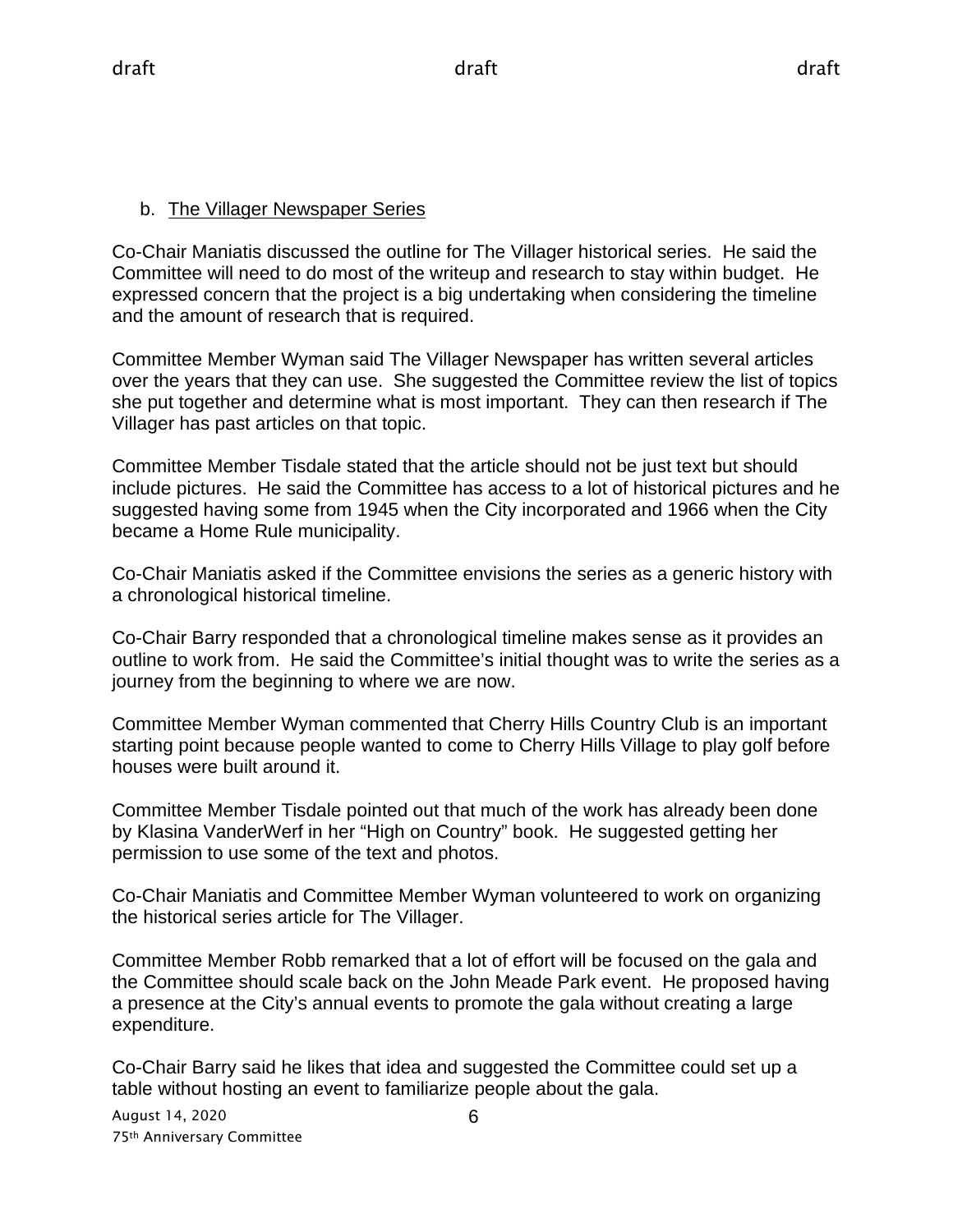Coordinator Black agreed that this would be a great way to get visibility for the Committee's upcoming events. She noted that PTRC has already included funding in 2021 for a John Meade Park event and the 75<sup>th</sup> Anniversary Committee could have a presence at the event at no cost.

Co-Chair Barry said he would be happy to help PTRC with planning the John Meade Park event.

Co-Chair Maniatis asked how the City would feel about putting up a 16 x 20 gatorboard in the City Hall lobby with a short write up and pictures about the City's  $75<sup>th</sup>$  Anniversary.

Director Sager replied that they would have to coordinate with the Art Commission who is scheduling a photography exhibit in the lobby. They would also need to get approval from City Council and the City Manager.

Director Sager brought up The Villager's quote of \$5,000 to cover the 2021 Gala event that would include 2 full pages and "swag bag" additions. She said if this is something the Committee wants to move forward with, they need to include it in their budget for 2021.

The Committee agreed to include \$5,000 in the budget to cover the event and Co-Chair Maniatis and Co-Chair Barry will present the draft budget at the September 1<sup>st</sup> City Council study session.

Director Sager asked for direction on the Village Crier article. She said if the Committee is going to push the historic series back to late October or early November, she can run the article in October. She clarified that the article is to inform residents about the historical series that will be printed in The Villager.

The Committee agreed to write an article for the October edition.

Director Sager informed the Committee that she is working with Klasina VanderWerf on the historical series for the Village Crier. She is hoping to post an article by Ms. VanderWerf in the October edition.

c. Date for Next Meeting

The Committee agreed to meet on Friday, September  $4<sup>th</sup>$  at 9:00 a.m.

### **ADJOURNMENT**

The meeting adjourned at 9:56 a.m.

\_\_\_\_\_\_\_\_\_\_\_\_\_\_\_\_\_\_\_\_\_\_\_\_\_\_\_\_\_\_\_\_\_\_\_\_\_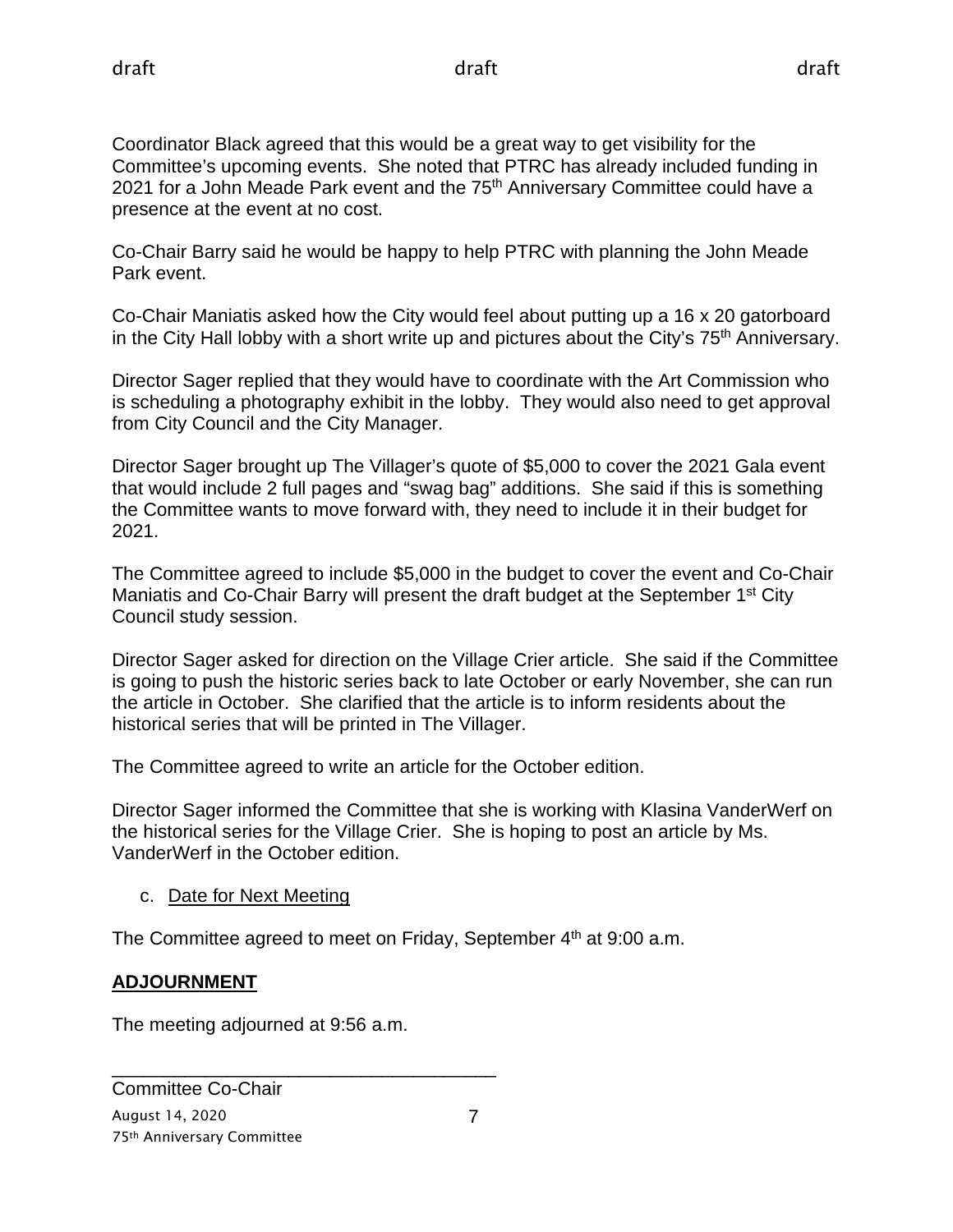Name: \_\_\_\_\_\_\_\_\_\_\_\_\_\_\_\_\_\_\_\_\_\_\_\_\_\_\_\_\_\_\_

\_\_\_\_\_\_\_\_\_\_\_\_\_\_\_\_\_\_\_\_\_\_\_\_\_\_\_\_\_\_\_\_\_\_\_\_\_ Jessica Sager, Director of Finance

\_\_\_\_\_\_\_\_\_\_\_\_\_\_\_\_\_\_\_\_\_\_\_\_\_\_\_\_\_\_\_\_\_\_\_\_\_ Pamela Broyles, Administrative Assistant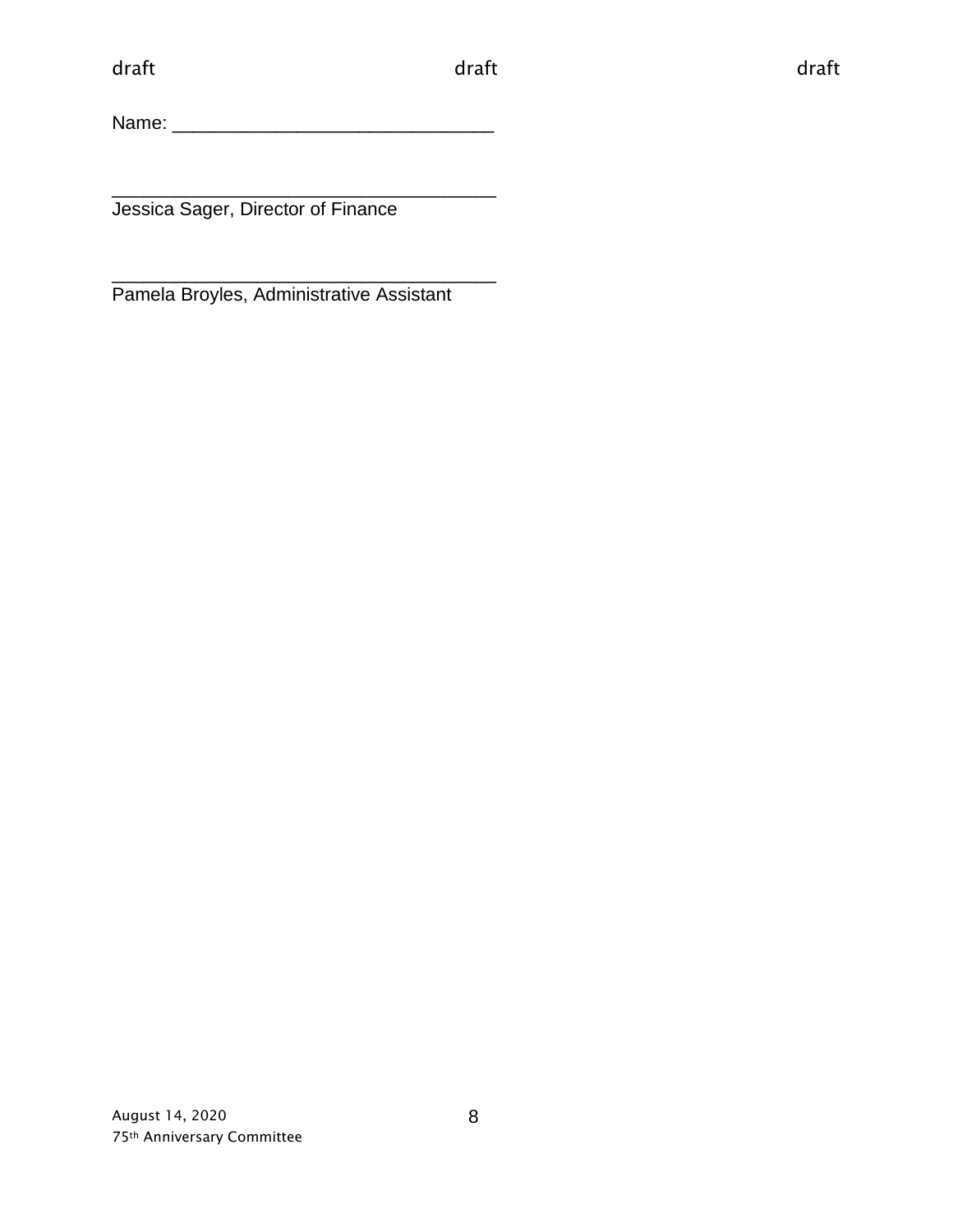

#### **CHERRY HILLS VILLAGE COLORADO**

2450 E. Quincy Avenue City Hall Cherry Hills Village, CO 80113 Telephone 303-789-2541 www.cherryhillsvillage.com FAX 303-761-9386

ITEM: 7a

#### **MEMORANDUM**

#### **TO:** MEMBERS OF THE 75TH ANNIVERSARY COMMITTEE

**FROM:** JESSICA SAGER, DIRECTOR OF FINANCE & ADMINISTRATION

**SUBJECT:** 75TH ANNIVERSARY CELEBRATION

**DATE:** SEPTEMBER 4, 2020

#### **ISSUE**

To provide an update to the 75<sup>th</sup> Anniversary Committee regarding the feedback staff, Co-Chair Maniatis and Co-Chair Barry will receive from City Council at the September 1, 2020 City Council study session.

#### **DISCUSSION**

Because of the COVID-19 pandemic, the 75<sup>th</sup> Anniversary Committee decided to postpone all inperson anniversary-related events to 2021. The Committee also decided to work with The Villager Newspaper on a historic article that will run one time at the end of October or the beginning of November. The historic article will include front page coverage and 4 additional inside pages. It will be mailed to all Cherry Hills Village residents.

Co-Chairs Maniatis and Barry will be presenting the Committee's ideas for the historic article in The Villager Newspaper, the proposed Gala event in 2021, and an overall budget for all 75<sup>th</sup> Anniversary events at the City Council study session on September 1<sup>st</sup> for Council's feedback. An update from the Co-Chairs will be provided to the 75<sup>th</sup> Anniversary Committee at their meeting on September  $4<sup>th</sup>$ .

#### **ATTACHMENTS**

Exhibit A: 75<sup>th</sup> Anniversary Committee proposed 2020-2021 budget